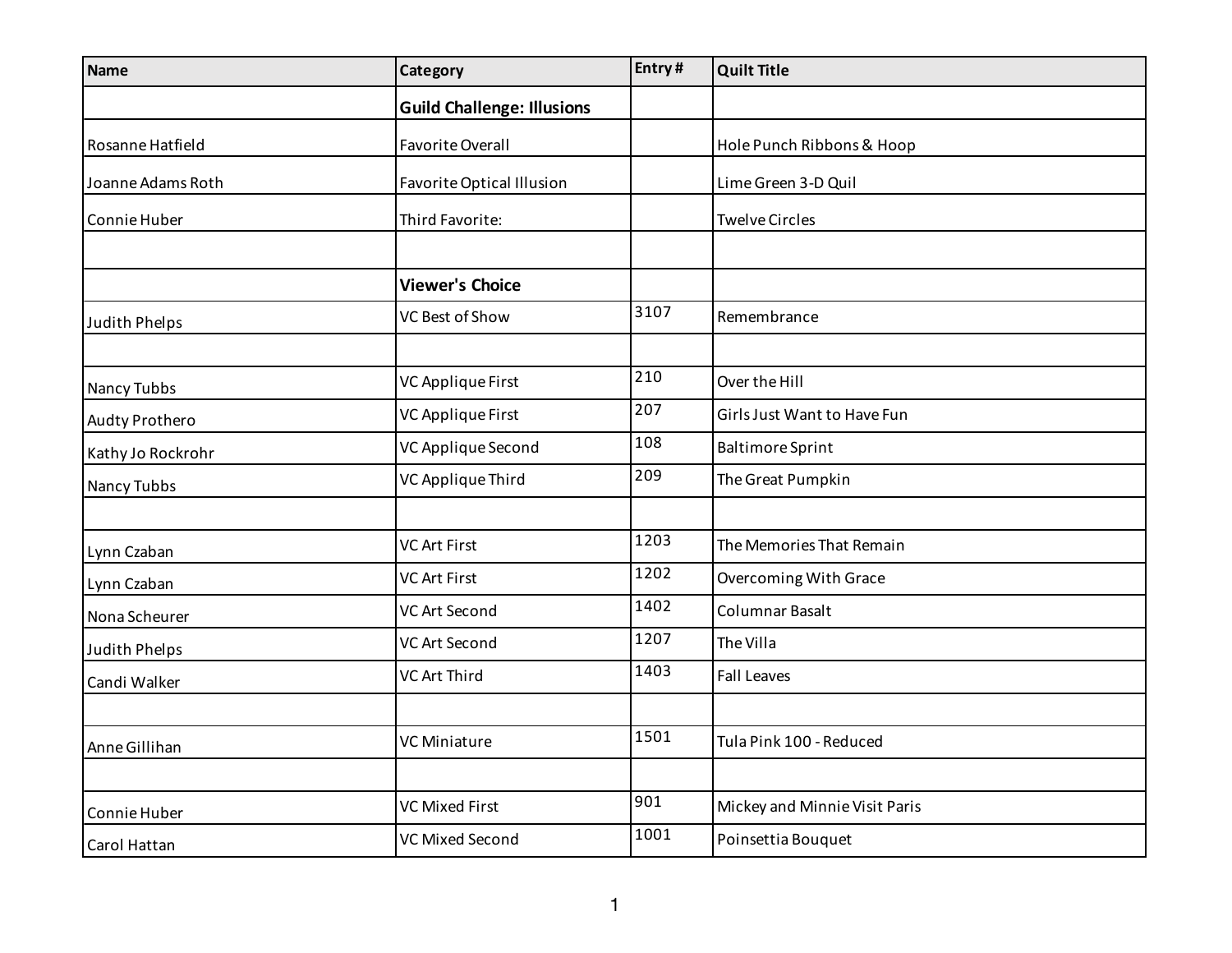| <b>Name</b>       | Category                | Entry# | <b>Quilt Title</b>     |
|-------------------|-------------------------|--------|------------------------|
|                   |                         |        |                        |
| Jean Ludeman      | VC Modern First         | 1903   | Dancing Circles        |
| Arden Shelton     | VC Modern Second        | 1805   | Ombre Challenge        |
|                   |                         |        |                        |
| Vicky Mikesh      | <b>VC Pieced First</b>  | 812    | Ohmigosh!              |
| Sally Trude       | <b>VC Pieced First</b>  | 814    | Chameleon Conspiracy   |
| Sally Trude       | <b>VC Pieced First</b>  | 616    | <b>Bunny Hop</b>       |
| Linda Padilla     | <b>VC Pieced First</b>  | 706    | Nanook                 |
| Jean Ludeman      | <b>VC Pieced First</b>  | 807    | Polar Vortex           |
|                   |                         |        |                        |
| Ada Levins        | <b>VC Pieced Second</b> | 757    | <b>Arabic Tiles</b>    |
| Carol Hattan      | VC Pieced Second        | 806    | Raindrops              |
| Connie Huber      | <b>VC Pieced Second</b> | 609    | Hidden Garden          |
| Vicky Mikesh      | <b>VC Pieced Second</b> | 808    | Play It Again          |
| Daune Spritzer    | <b>VC Pieced Second</b> | 416    | Chatter                |
|                   |                         |        |                        |
| Linda Lyons       | VC Pieced Third         | 611    | <b>Rolling Waves</b>   |
| Ada Levins        | VC Pieced Third         | 758    | <b>Wonder Horse</b>    |
| Karan Brooks      | <b>VC Pieced Third</b>  | 801    | Cohesive Chaos         |
| Carol Hattan      | VC Pieced Third         | 805    | Vintage Rose           |
| Rosanne Hatfield  | VC Pieced Third         | 605    | Not Alone Star         |
|                   |                         |        |                        |
| Joanne Adams Roth | <b>VC Show Theme</b>    | 2005   | Nehalem Bay Reflection |
|                   |                         |        |                        |